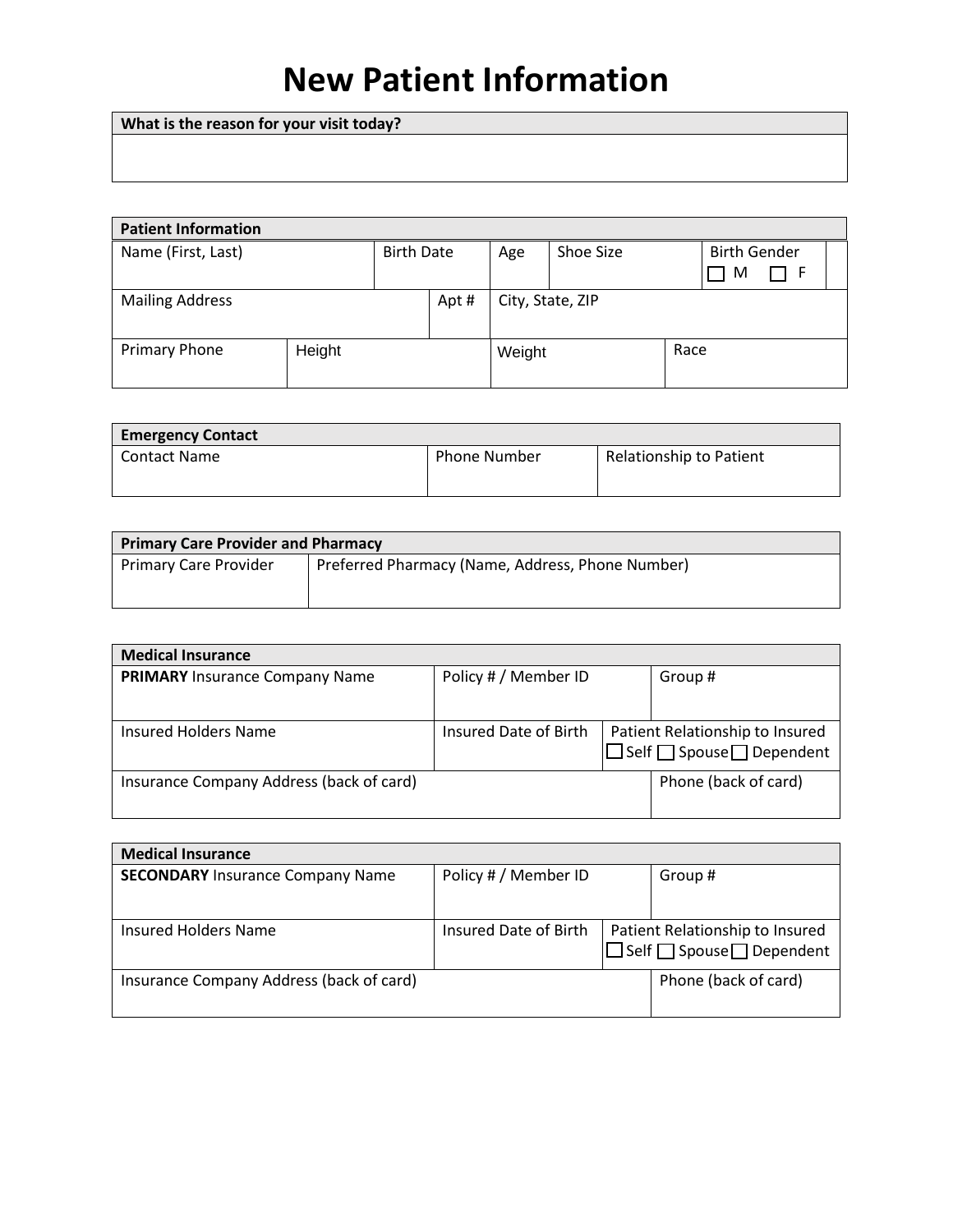## **Patient Medical History**

|                                                                                                                                                                                                                                                       |  |                                                                                    |                                            | Today's Date:    |                                    |  |
|-------------------------------------------------------------------------------------------------------------------------------------------------------------------------------------------------------------------------------------------------------|--|------------------------------------------------------------------------------------|--------------------------------------------|------------------|------------------------------------|--|
| <b>Patient Name:</b><br>the control of the control of the control of the control of the control of the control of the control of the control of the control of the control of the control of the control of the control of the control of the control |  |                                                                                    | Date of Birth: National Property of Birth: |                  |                                    |  |
| <b>Patient History</b>                                                                                                                                                                                                                                |  |                                                                                    |                                            |                  |                                    |  |
|                                                                                                                                                                                                                                                       |  | CIRCLE ANY CONDITIONS YOU ARE CURRENTLY BEING TREATED FOR OR HAVE HAD IN THE PAST: |                                            |                  |                                    |  |
| <b>Heart Disease</b>                                                                                                                                                                                                                                  |  | Anemia or other blood disease                                                      | <b>Diabetes</b>                            |                  | <b>Blood Clots</b>                 |  |
| High Blood Pressure                                                                                                                                                                                                                                   |  | <b>Thyroid Disease</b>                                                             |                                            | Cancer           | Depression                         |  |
| High Cholesterol                                                                                                                                                                                                                                      |  | <b>Stomach Disease</b>                                                             |                                            | Severe Headaches | Other Below:                       |  |
| Lung Disease                                                                                                                                                                                                                                          |  | Kidney, bladder, prostate Disease                                                  | Stroke                                     |                  |                                    |  |
| Allergies (medication, food, latex, or environmental)                                                                                                                                                                                                 |  |                                                                                    |                                            |                  | No Known Allergies                 |  |
| 1.                                                                                                                                                                                                                                                    |  | 2.                                                                                 |                                            | 3.               |                                    |  |
| Severity:                                                                                                                                                                                                                                             |  | Severity:                                                                          |                                            | Severity:        |                                    |  |
| Mild   ∐ Moderate   Severe                                                                                                                                                                                                                            |  | $\Box$ Mild $\Box$ Moderate $\Box$ Severe                                          |                                            |                  | Mild $\Box$ Moderate $\Box$ Severe |  |
| Reaction:                                                                                                                                                                                                                                             |  | Reaction:                                                                          |                                            | Reaction:        |                                    |  |

| <b>Current Medication</b> (including non-prescription products) |    |  | No Current Medication [ |  |
|-----------------------------------------------------------------|----|--|-------------------------|--|
|                                                                 |    |  |                         |  |
|                                                                 |    |  |                         |  |
|                                                                 | o. |  |                         |  |
|                                                                 |    |  |                         |  |

| Procedures/Surgeries (include approximate date) |  |    |  |  |
|-------------------------------------------------|--|----|--|--|
|                                                 |  | J. |  |  |
|                                                 |  |    |  |  |

| <b>Family History</b> (indicate high blood pressure, diabetes, cancer, or other) |                 |                 |  |
|----------------------------------------------------------------------------------|-----------------|-----------------|--|
| Mother                                                                           | Father          | Grandmother (M) |  |
|                                                                                  |                 |                 |  |
| Grandfather (M)                                                                  | Grandmother (P) | Grandfather (P) |  |

| <b>Other Health Issues</b>                                                       |                   |
|----------------------------------------------------------------------------------|-------------------|
| Do you drink alcohol? $\Box$ Yes $\Box$ No $\Box$ Beer $\Box$ Wine $\Box$ Liquor | per week          |
| Do you use any forms of tobacco (include e-cigarette)? $\Box$ Yes $\Box$ No      | per day,<br>vears |
| Marijuana / recreational drug use? $\Box$ Yes $\Box$ No<br>per day,              | vears             |